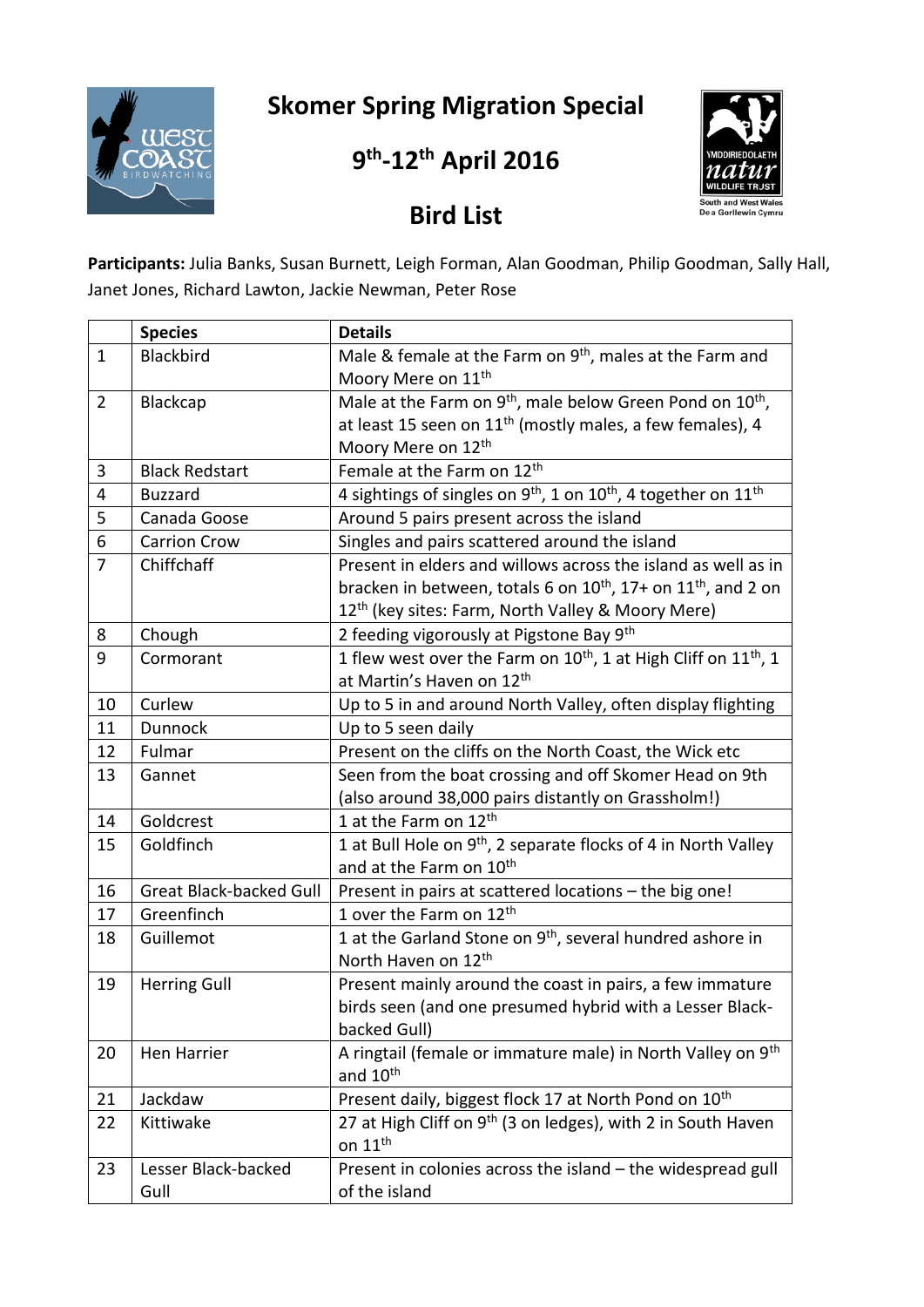| 24 | Linnet               | 2 and then a single flew over the Farm on $11th$ , 3 over the<br>Farm on 12 <sup>th</sup>   |
|----|----------------------|---------------------------------------------------------------------------------------------|
| 25 | Little Owl           | 1 heard after dark on 9 <sup>th</sup> , 1 seen at Well Meadow on 11 <sup>th</sup>           |
| 26 | Little Ringed Plover | 1 at Moory Mere during the evening of $10th$ (the first since                               |
|    |                      | 2011, first April record and just the 7 <sup>th</sup> ever record for                       |
|    |                      | Skomer)                                                                                     |
| 27 | Magpie               | Present in pairs and small groups at several locations                                      |
|    |                      | across the island                                                                           |
| 28 | Mallard              | 2 North Pond on 9 <sup>th</sup> , 5 (1 female) North Pond on 10th, 2                        |
|    |                      | Green Pond and 2 North Valley on 11 <sup>th</sup> , 2 on 12 <sup>th</sup>                   |
| 29 | Manx Shearwater      | Enjoyed after dark (as well as the International Space                                      |
|    |                      | Station!)                                                                                   |
| 30 | <b>Meadow Pipit</b>  | Present around the island in groups of up to 10, some                                       |
|    |                      | passing through, others on territory                                                        |
| 31 | Moorhen              | Seen daily in singles or twos at Bull Hole, Moory Mere,                                     |
|    |                      | South Stream, North Pond & Green Pond                                                       |
| 32 | Oystercatcher        | Pairs and small groups around the island, max. count 29 at                                  |
|    |                      | North Pond on 10 <sup>th</sup>                                                              |
| 33 | Peregrine            | A male at North Haven and a pair at High Cliff mating on                                    |
|    |                      | 9 <sup>th</sup> , a female at High Cliff and 3 along the North Coast on                     |
|    |                      | 11 <sup>th</sup>                                                                            |
| 34 | Pheasant             | 2-4 seen daily in both North Valley and South Stream                                        |
|    |                      | Valley                                                                                      |
| 35 | Puffin               | 1 at the Garland Stone and a thousand plus in North and                                     |
|    |                      | South Haven on 9 <sup>th</sup> , 1 at North Haven on 10 <sup>th</sup> , several             |
|    |                      | hundred North Haven in the evening of 11 <sup>th</sup>                                      |
| 36 | Pied Flycatcher      | A first-summer male below Green Pond and then the Farm<br>on $11th$                         |
| 37 |                      |                                                                                             |
|    | Pied Wagtail         | Pairs and small parties up to 4 seen at the Farm and<br>several locations around the island |
| 38 | Raven                | Seen daily in 1s or 2s with a pair feeding 3 young at their                                 |
|    |                      | nest at High Cliff on 9th                                                                   |
| 39 | Razorbill            | 1 at the Garland Stone and several in North & South                                         |
|    |                      | Havens on 9 <sup>th</sup> , hundreds came ashore at North Haven on                          |
|    |                      | $12^{th}$                                                                                   |
| 40 | Redstart             | A male at Moory Mere on 11 <sup>th</sup> , moved to the Farm and                            |
|    |                      | joined by a second male later in the day                                                    |
| 41 | <b>Reed Bunting</b>  | A female at Moory Mere on 12th                                                              |
| 42 | <b>Ring Ouzel</b>    | 2 males around the Farm and North Valley on 11 <sup>th</sup>                                |
| 43 | Robin                | One at North Valley Crossing on 11 <sup>th</sup>                                            |
| 44 | <b>Rock Pipit</b>    | 1 at Payne's Ledge and 1 in North Haven on 9 <sup>th</sup> , 2 in North                     |
|    |                      | Haven on 12th                                                                               |
| 45 | <b>Sand Martin</b>   | 4 flew west on $11^{th}$ , 2 flew west on $12^{th}$                                         |
| 46 | Shag                 | Adult at South Haven on 9th                                                                 |
| 47 | Shelduck             | Pair at Moorey Mere on 10 <sup>th</sup> and 11 <sup>th</sup> , 6 at North Pond & 4          |
|    |                      | near The Amos on 11 <sup>th</sup>                                                           |
| 48 | Short-eared Owl      | 1 at Moory Mere & at Gorse Hill on 9 <sup>th</sup> , 1 at Calve's Park                      |
|    |                      | and Gorse Hill on 11 <sup>th</sup>                                                          |